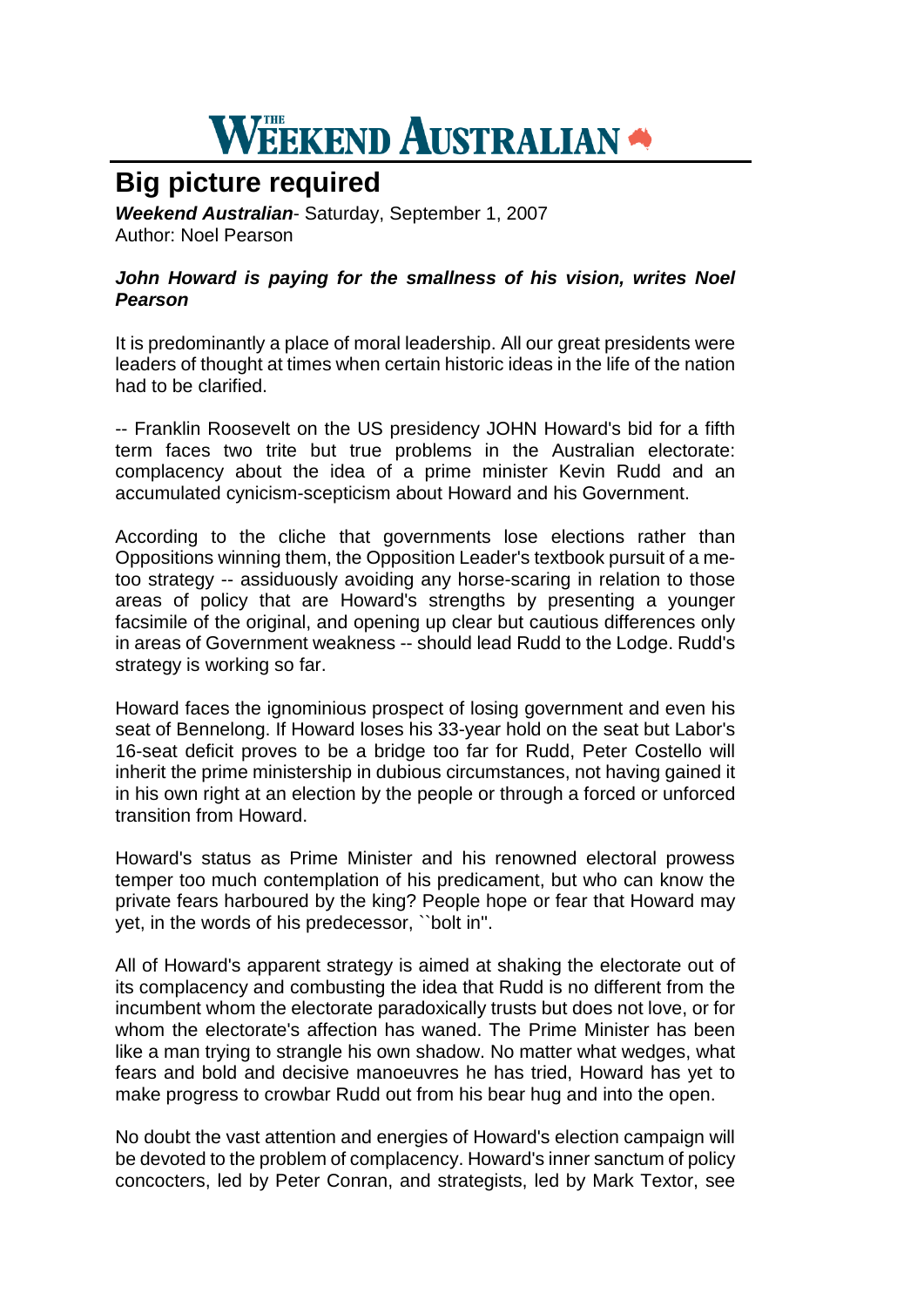complacency as the enemy and will engage in a combination of new tactics and constant rendition of those themes that they have already laid out, in the hope and belief that the gap in the polls will close and their wily leader will prevail against the odds.

This is, of course, necessary for the Liberals, but I argue that it will not be sufficient.

Howard has no discernible strategy to tackle the scepticism-cynicism in the electorate, the jadedness, the loss of interest and desire for change. It is a mistake to attribute cynicism to the Howard haters and to dismiss them as lost to all reach, because cynicism and scepticism are parts of the same spectrum and the line between the lesser problem of scepticism and the harder problem of cynicism is blurred.

The road to resentment starts with scepticism and slides into cynicism before it hardens into complete loss of faith. It seems to be generally agreed that aside from the visceral hatred of Howard from the Left, the intensity of the disenchantment of the mob in the middle is warm but not smouldering.

My thesis is that the country has come to a point in its cycle where what George Bush Sr once disparaged as ``the vision thing'' has become salient once again. The absence or inarticulation of vision is gnawing at the nation, even if Howard's anti-millenarian nature still provides relaxation and comfort to many, and there may be hesitation (not to say paranoia) about invoking vision.

After the election of March 1996 -- which saw, in cartoonist Peter Nicholson's classic depiction, the departure of the nation's former big-picture artist and the entry of the new champion miniaturist -- Australia was indeed entering a cycle where voters placed themselves at the centre of democratic grievance, entitlement and rightful focus. It was not really the twilight of the elites (the elites merely changed from those sanctioned by the Left to those sanctioned by the new rulers of the Right); it was the return of the spotlight on the mainstream.

The ``forgotten people'' of the mainstream and their material concerns and aspirations returned as the main business of the nation. Real estate, second mortgages, extraordinary growth in personal wealth, wider spread consumption of luxury goods -- all the fruits of the Bob Hawke-Paul Keating reforms and the Howard-Costello management -- preoccupied the nation for a decade and four elections.

Instead of families trudging off to church on Sundays, today we congregate in the aisles at Bunnings, worshipping the god of renovation and property. We have been living on bread alone and there has been lots of it.

The politics of materialism and aspiration employed by Howard fitted the cultural politics of the era. The neo-conservative hammers of the Right's cultural war were the decisive drivers of the first three of Howard's four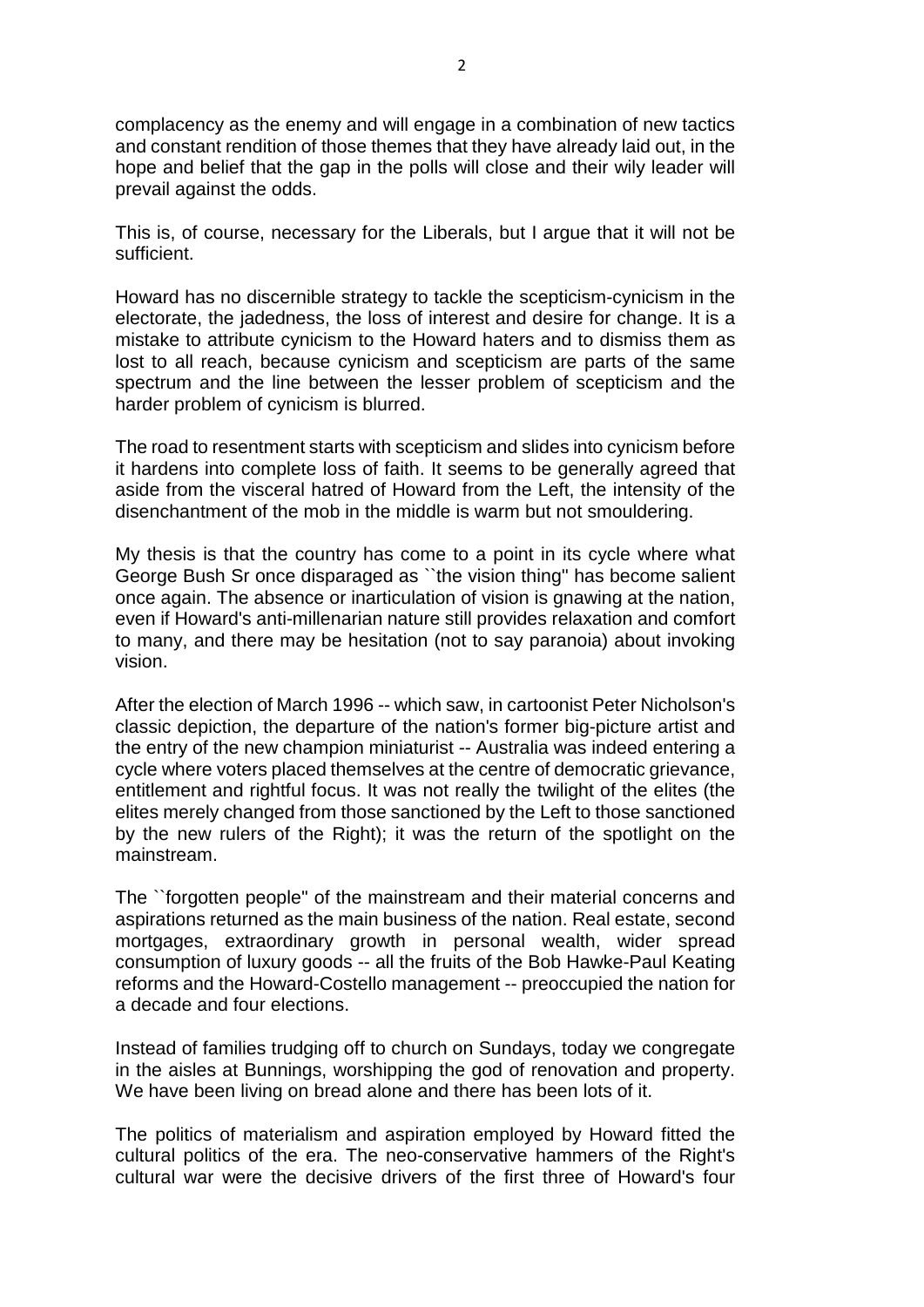election victories, with only the 2004 election being driven primarily on the material basis of economic management and interest rates.

Howard's problem is that the politics of material aspiration and cultural war may be maxed out. This kind of 51 per cent politics is straining to reach above the line in 2007. My contention is, first, that there comes a point at which a consistent focus on materialism leads to ever-diminishing returns. In times of unprecedented prosperity and low unemployment, people will nevertheless remain unsated if the entire basis of the relationship between them and those who govern is based on materialism. Working families who have never had it so good will indeed feel that they have never had it so bad. You want selfishness? Then engage people solely on the basis of their material self-interest.

How can voters complain about Howard's commitment on interest rates when everyone understood at the time of its giving that it was a commitment that plainly could not be given? But they do, and they will insist on their right to be wilfully gullible.

Second, we are now at a time, in the words of Franklin Roosevelt, ``when certain historic ideas in the life of the nation have to be clarified''. Let me give four big questions that are far from clear, and that are in dire need of transcendent guidance and leadership:

\* The nation's security. Australia is starkly divided on this question and is in a terrible muddle and confusion. You need only to have watched the recent debate on the ABC's Difference of Opinion and the strange moral ascendancy of Julian Burnside QC to appreciate how utterly at odds we are in this country in relation to basic questions concerning security. Howard's leadership on this question, even if it were correct, is simply not prevailing and the country urgently needs to get its thinking clear on the issues at stake.

\* The nation's fairness to working people and the disadvantaged. This newspaper argues with the federal Government that workplace reform is essential for economic growth, and working people and the disadvantaged are best served by a dynamic, liberal economy that produces jobs and increased opportunities.

This may be right, but the relationship between a liberal economy and a fair go has yet to find a compelling narrative.

\* The nation's balancing of environmental responsibility and the economy is a matter of great anxiety to Australians across the spectrum. The Howard Government's problem is one of its own making: for 10 years the Government insisted on not just a scepticism about global warming but outright denialism. While there is a lot of room for economic irresponsibility by Labor, Howard faces the problem that, for too many sceptical Australians, his Government just does not take the environment and global warming in